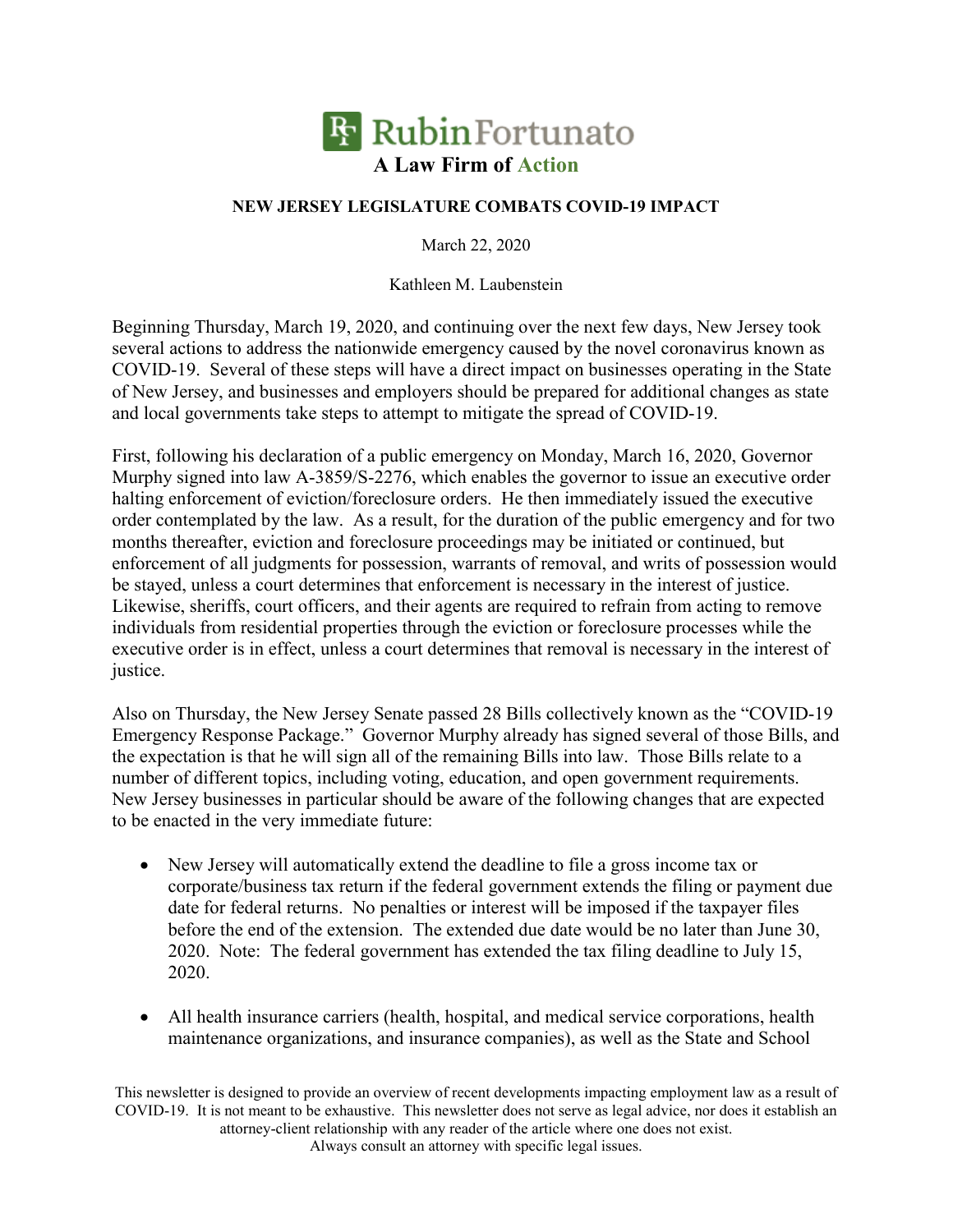Employees' Health Benefits Programs and the State Medicaid program, are required to provide coverage for expenses incurred in connection with an ordered test for COVID-19 and the delivery of health care services through telemedicine or telehealth. No costsharing may be imposed on this coverage.

- A separate bill (signed on Friday) provides that, for the duration of the public health emergency declared in response to COVID-19, any health care practitioner may provide and bill for services using telemedicine and telehealth, as appropriate under the applicable standard of care. It further expands opportunities for care by authorizing any practitioner who is not licensed or certified to practice in New Jersey to provide health care services using telemedicine and telehealth if that practitioner is in good standing in another jurisdiction, the services to be provided are within the practitioner's authorized scope of practice, and the services provided are limited to services related to screening for, diagnosing, or treating COVID-19. The bill makes clear that this limited authorization is not a blank check for out-of-state health practitioners to begin the practice of medicine in New Jersey.
- Under A-3845/S-2284, the New Jersey Economic Development Authority is authorized to provide grants while the COVID-19 emergency is in effect, as well as for the duration of economic disruptions due to the emergency. Included with that authorization is the power to make grants for working capital and meeting payroll requirements for small and medium-sized businesses and not-for-profit corporations.
- New Jersey will create the "Temporary Lost Wage Unemployment Program" to allow individuals affected by the COVID-19 pandemic to recover actual lost wages under certain circumstances and to assist employers who pay wages to workers who are ordered under quarantine by a licensed healthcare practitioner as a result of COVID-19. An employee who does not have access to fully-paid leave can recoup wages lost because the employee was absent from work due to their own illness, the need to care for a family member, or school/child care closures. The employee will be compensated using their average weekly rate of compensation from the past calendar year. If the individual receives unemployment benefits for that time period, that individual will not be eligible for benefits under this Program. Individuals and employers seeking relief are required to file claims no later than three months following the termination of a declaration of the COVID-19 state of emergency.
- Under A-3848/S-2301, employers are prohibited from terminating or refusing to reinstate an employee if the employee requests or takes time off from work because a medical professional has instructed the employee to take time off from work because the employee has or may have an infectious disease. Violations could result in both an order to reinstate the employee, as well as fines of up to \$2500 for each violation.
- New Jersey has appropriated \$10 million for financial assistance to certain health care and residential facilities to meet the sanitation demands imposed by COVID-19 outbreak.

This newsletter is designed to provide an overview of recent developments impacting employment law as a result of COVID-19. It is not meant to be exhaustive. This newsletter does not serve as legal advice, nor does it establish an attorney-client relationship with any reader of the article where one does not exist. Always consult an attorney with specific legal issues.